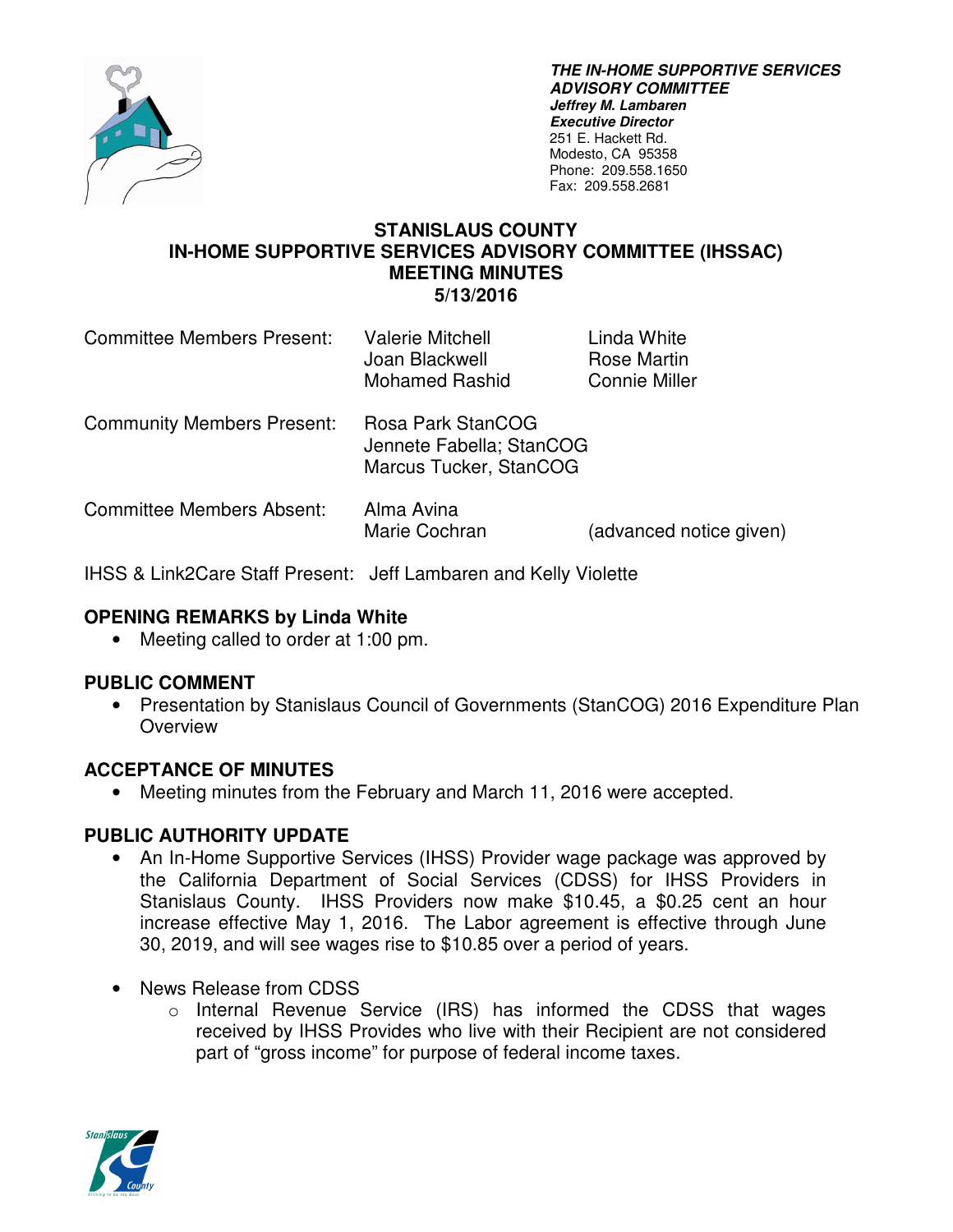- $\circ$  As a result of the timing of the IRS letter, the W-2 forms mailed to IHSS providers for the 2015 calendar year do NOT reflect this IRS guidance, and therefore DO reflect federal income tax withholding.
- $\circ$  The department does not provide tax advice, and the full IRS letter therefore is being made available only to inform and assist taxpayer. To fill an amendment, work with your tax preparers.
- $\circ$  The department will be working with its payroll system vendor to adjust federal income tax withholdings for certain providers and may require providers and recipients to identify when they live together in order to appropriately withhold federal income tax from applicable IHSS wages.
- o This is only for Federal income tax purposes, California State income is not exempt.
- Fair Labor Standard Act (FLSA) Overtime became effective in California for IHSS Providers on February 1, 2016. After that date Providers who works more than 40 hours per week are entitled to overtime compensation.
	- o The Case Management and Payrolling System (CMIPS) displays overtime payments in a unique way. For example, if a Provider works 60 hours in one week there pay stub would show 60 hours paid at the regular rate of pay and 20 hours at half the rate.
	- $\circ$  No penalties for exceeding various caps travel time, overtime. The provider was paid.
	- $\circ$  Our first violation list will come out May 20<sup>th</sup>
	- o Currently we are working with the State to determine the process and steps we need to take to manage violations and educate Providers to prevent future violations.

## • **Veteran's Center**

- $\circ$  The Public Authority (PA) will be moving. The Public Authority will co-locate with the Area Agency on Aging (AAA) and the Veteran's Advisory Committee. At the newly selected Veterans Center which is located in the Sylvan Square Shopping Center Location 3500 Coffee Road (Sylvan Ave & Coffee Rd)
- $\circ$  Some of the highlights of the project are:
	- Veterans Advisory Committee Approved the selection of the location on March 28, 2016
	- Board of Supervisor Approved the selection on April 19, 2016
	- City Council Approved the selection on April 26, 2016
	- The plan calls for a 10 year lease with the option to purchase
	- The PA, Adult Protective Services (APS), AAA will be located at the site
	- Veterans Hall has a seating capacity of 310 and includes a kitchen, pantry, storage, and a reception area.
	- **Plan is to dedicate the hall on Veteran's Day, November 11, 2016**
	- Once moved the IHSSAC meetings will be held at this facility, very handicap friendly and on a major bus route.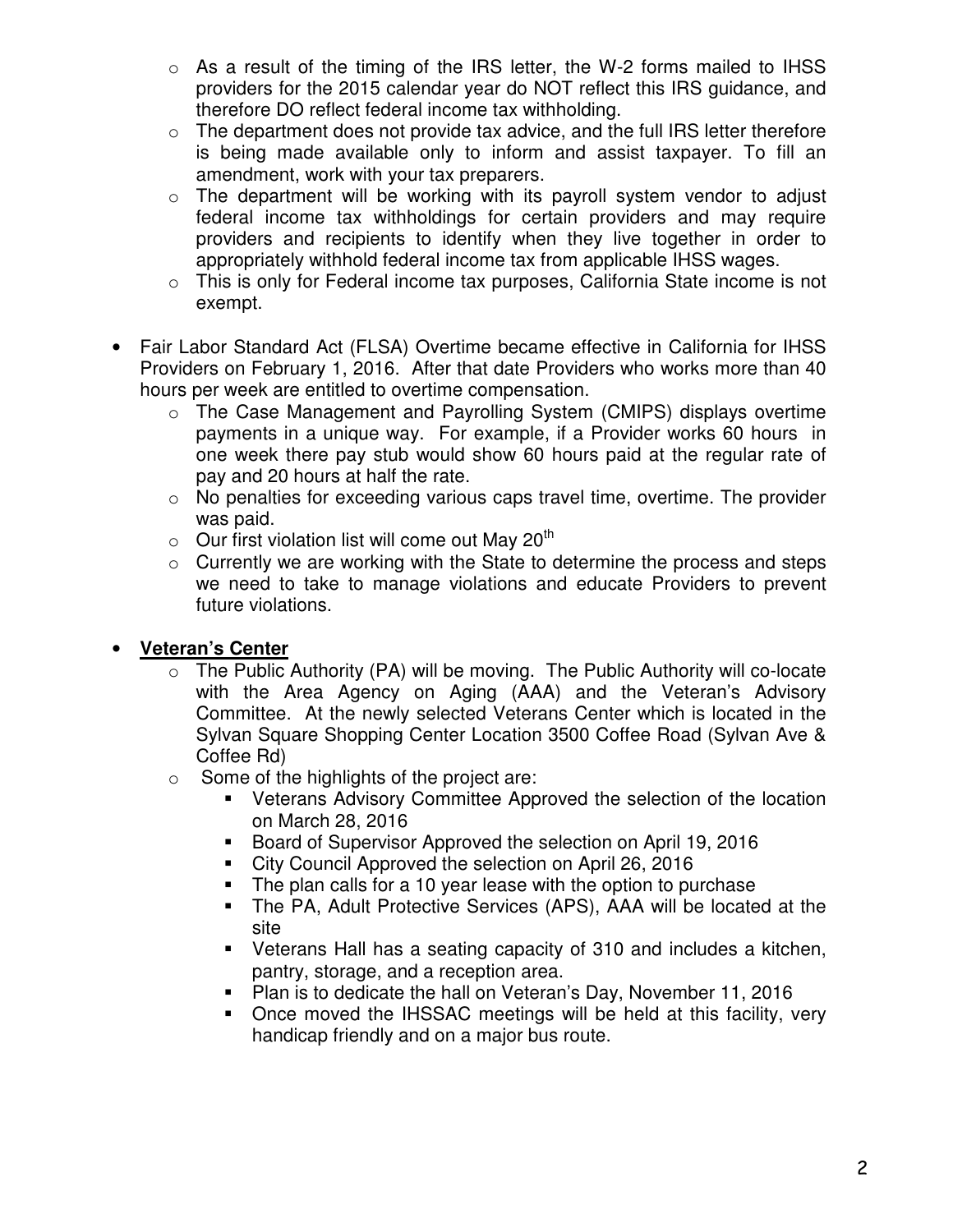## **BUDGET UPDATE**

- o Governor released the May Revised Budget; the 7% restoration approved last year will remain in effect until June 30, 2019.
- o CDSS provided some additional exemption criteria: the first for parent providers caring for two or more children, they may now work up to 90 hours per week. The second exemption is for those who live in a remote area and are unable to find and additional Provider. CDSS provided counties with a list of criteria and how to address requests for exemptions.

# **LEGISLATIVE UPDATE**

- o State passes Senate Bill (SB) 3 Minimum Wage Law
	- o Paid Sick Leave for IHSS Providers; 1 day per year starting in 2018
	- $\circ$  CA will be working on increasing minimum wage up to \$15.00 by 2022
		- January 1, 2017 \$10.50 hr.
		- January 1, 2018 \$11.00 hr.
		- January 1, 2019 \$12.00 hr.
		- January 1, 2020 \$13.00 hr.
		- January 1, 2021 \$14.00 hr.
		- January 1, 2022 \$15.00 hr.
	- $\circ$  There is a provision in the law that allows the Governor, after 2018, to delay wage increases due to economic circumstances.
- o Assembly Bill (AB) 1584 Supplemental Security Income/Payment (SSI/SSP) Cost of living adjustments beginning July 1, 2017, applicants would receive increase due to inflation.
- $\circ$  AB 1797 to provide electronic means to register and apply for services.
- $\circ$  AB 1930 set up an advisory community for the purpose to study Individuals taking care of family members who currently don't qualify for Unemployment Insurance benefits or Social Security. A Federal law change would be required to implement any recommendation the advisory committee might make.
- o AB 2721 Elder and Dependent Adult Fraud would require Department of Justice to develop an informational notice to warn the public about Elder and Dependent Fraud and provide information about were to file a complaint.

## **ACTION PLANNING FOR 2015-2016**

- Request for Senior Health Fair Summit for the Aging/Fall Prevention
	- o Would the Committee be willing updating Fall Prevention material for the upcoming Summit in October 2016
	- o Balance of the Committee's budget after stipends have been paid.
	- o Remainder of the balance is available for other Committee projects.
	- Motion made to approve Fall Prevention materials for The Senior Health Fair Summit. (passed)

## **COMMITTEE MEMBERS REPORT**

• None